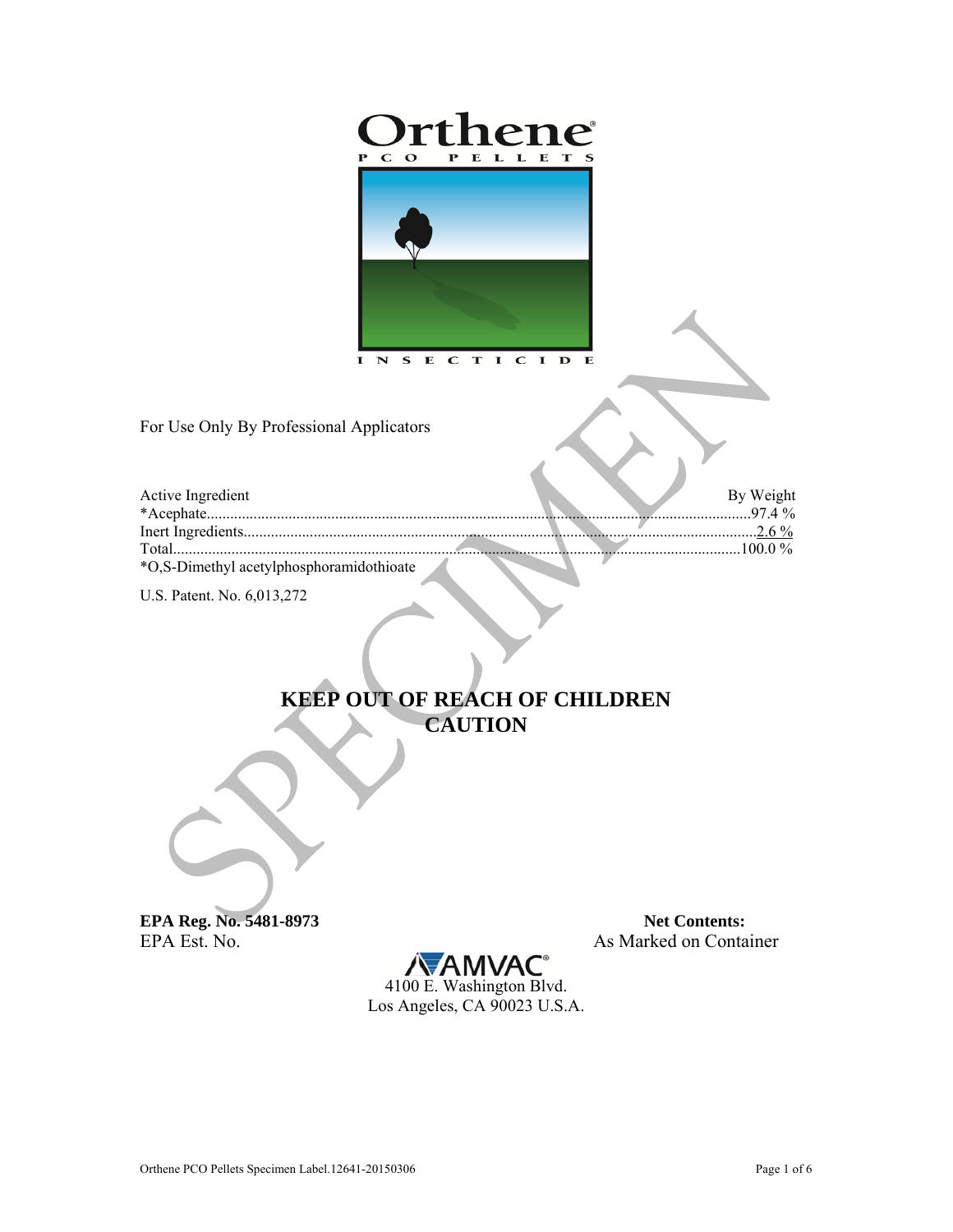| <b>FIRST AID</b>             |                                                                                       |  |  |  |
|------------------------------|---------------------------------------------------------------------------------------|--|--|--|
| If swallowed:                | • Call a poison control center or doctor immediately for treatment advice.            |  |  |  |
|                              | Have person sip a glass of water if able to swallow.                                  |  |  |  |
|                              | Do not induce vomiting unless told to do so by a poison control center or doctor.     |  |  |  |
|                              | Do not give anything by mouth to an unconscious person.                               |  |  |  |
| If in eyes:                  | Hold eye open and rinse slowly and gently with water for 15-20 minutes.               |  |  |  |
|                              | • Remove contact lenses, if present, after the first 5 minutes, then continue rinsing |  |  |  |
|                              | eye.                                                                                  |  |  |  |
|                              | Call a poison control center or doctor for treatment advice.<br>٠                     |  |  |  |
| If on skin or                | • Take off contaminated clothing.                                                     |  |  |  |
| clothing:                    | Rinse skin immediately with plenty of water for 15-20 minutes.                        |  |  |  |
|                              | Call a poison control center or doctor for treatment advice.                          |  |  |  |
| If inhaled:                  | Move person to fresh air.                                                             |  |  |  |
|                              | If person is not breathing, call 911 or an ambulance, then give artificial            |  |  |  |
|                              | respiration, preferably by mouth-to-mouth, if possible.                               |  |  |  |
|                              | Call a poison control center or doctor for further treatment advice.                  |  |  |  |
| <b>EMERGENCY INFORMATION</b> |                                                                                       |  |  |  |

**Have the product container or label with you when calling a poison control center or doctor, or going for treatment. FOR THE FOLLOWING EMERGENCIES, PHONE 24 HOURS A DAY:**  For Medical Emergencies phone:............................................................................................1-888-681-4261 For Transportation Emergencies, including spill, leak or fire, phone: CHEMTREC®..........1-800-424-9300 For Product Use Information phone: AMVAC®……………….…………………..........…..1-888-462-6822

### **NOTE TO PHYSICIAN**

Acephate is a cholinesterase inhibitor. If signs and symptoms of cholinesterase inhibition appear, atropine is antidotal. 2-PAM is also antidotal and may be administered in conjunction with atropine but should not be used alone.

 SEE SIDE/BACK PANEL FOR ADDITIONAL PRECAUTIONARY STATEMENTS AND DIRECTIONS FOR USE.

## **PRECAUTIONARY STATEMENTS**

# **HAZARDS TO HUMANS & DOMESTIC ANIMALS**

#### **CAUTION**

Harmful if swallowed. Do not enter or allow others to enter treated areas until sprays have dried.

## **PERSONAL PROTECTIVE EQUIPMENT (PPE)**

Some materials that are chemical-resistant to this product are listed below. If you want more options, follow the instructions for category A on an EPA chemical-resistance category selection chart.

#### **Mixers, Loaders, Applicators and Other Handlers must wear:**

- Long-sleeved shirt and long pants,
- Chemical-resistant gloves such as butyl rubber  $\geq 14$  mils, nitrile rubber  $\geq 14$  mils and neoprene  $\geq 14$ mils,
- Shoes plus socks.

**In addition, all Mixers and Loaders and all Applicators using low pressure hand wand application equipment must wear:** A NIOSH-approved dust mist filtering respirator with MSHA/NIOSH approval number prefix TC-21C or a NIOSH-approved respirator with any N, R, P or HE filter.

Follow the manufacturer's instructions for cleaning/maintaining PPE. If no instructions for washables exist, use detergent and hot water. Keep and wash PPE separately from other laundry.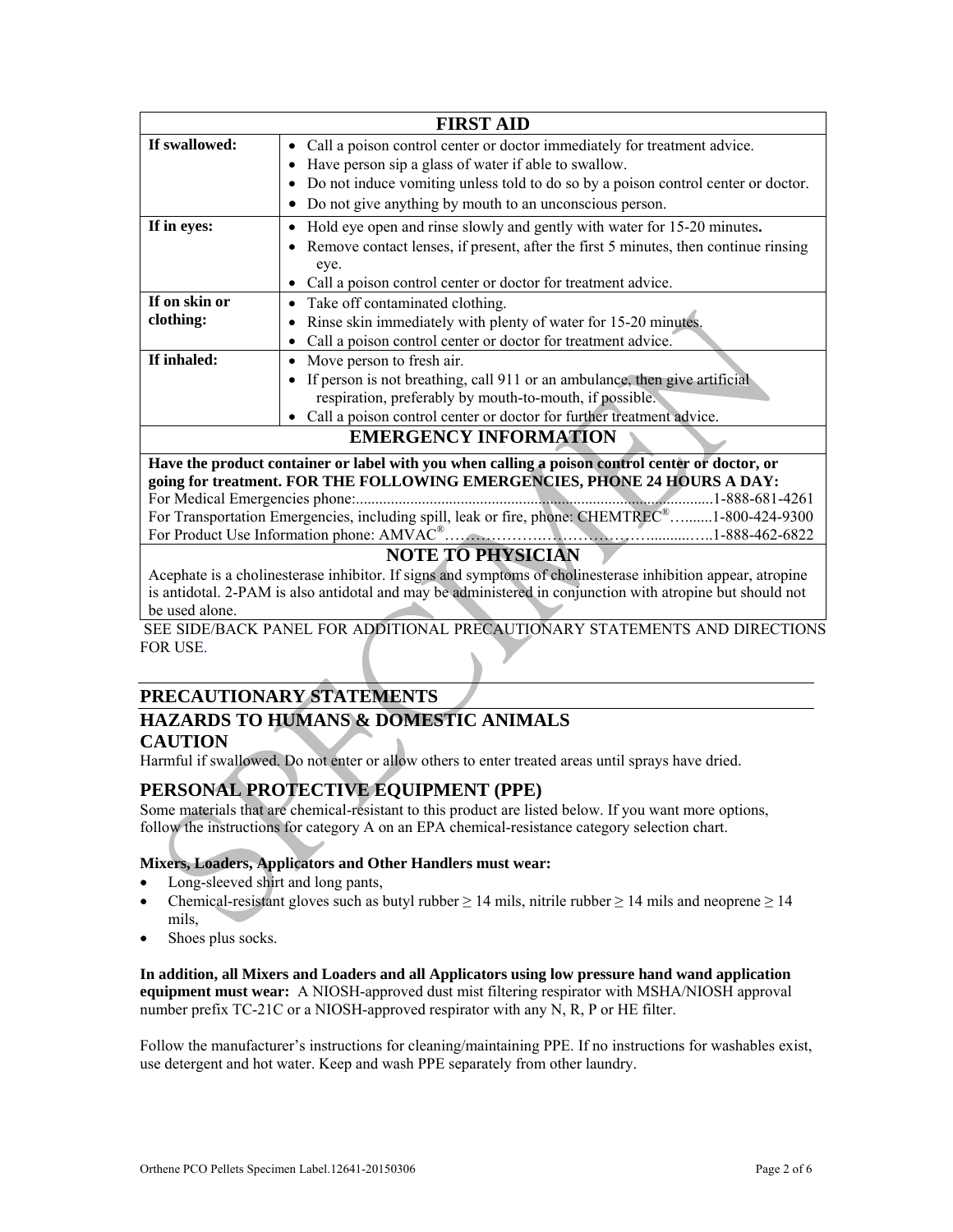#### **USER SAFETY RECOMMENDATIONS**

#### **Users should:**

- Wash hands before eating, drinking, chewing gum, using tobacco or using the toilet.
- Remove clothing/PPE immediately if pesticide gets inside. Then wash thoroughly and put on clean clothing.
- Remove PPE immediately after handling this product. Wash the outside of gloves before removing. As soon as possible, wash thoroughly and change into clean clothing.

#### **ENVIRONMENTAL HAZARDS**

This pesticide is toxic to birds. Do not apply directly to water, or to areas where surface water is present or to intertidal areas below the mean high water mark. Cover or soil-incorporate spills. Do not contaminate water when cleaning equipment or disposing of equipment wash waters.

Do not discharge effluent containing this product into lakes, streams, ponds, estuaries, oceans or other waters unless in accordance with the requirements of a National Pollutant Discharge Elimination System (NPDES) permit and the permitting authority has been notified in writing prior to discharge. Do not discharge effluent containing this product to sewer systems without previously notifying the local sewage treatment plant authority. For guidance, contact your State Water Board or Regional Office of the EPA.

This product and its degradate are highly toxic to bees exposed to direct treatment on blooming crops or weeds. Do not apply this product or allow it to drift to blooming crops or weeds while bees are actively visiting the treatment area.

#### **DIRECTIONS FOR USE**

It is a violation of Federal law to use this product in a manner inconsistent with its labeling.

#### **READ ENTIRE LABEL. USE STRICTLY IN ACCORDANCE WITH PRECAUTIONARY STATEMENTS AND DIRECTIONS AND WITH APPLICABLE STATE AND FEDERAL REGULATIONS.**

Not for use in feed processing areas in feed handling establishments.

This product is not for indoor residential use.

#### **TANK MIXES**

**NOTICE: Tank mixing or use of this product with any other product which is not specifically and expressly authorized by the label shall be the exclusive risk of user, applicator and/or application advisor.** 

Read and follow the entire label of each product to be used in the tank mix with this product.

#### **GENERAL INFORMATION**

Use Orthene PCO Pellets for residual pest control in the areas listed by application as a 0.75% or 1.0% spray. Use the 0.75% rate for control of light infestations on non-porous surfaces and the 1.0% spray to reduce heavy infestations. Activity on porous surfaces may be limited. Repeat treatment as needed except where indicated otherwise.

#### **SPRAY DRIFT MANAGEMENT**

Do not apply this product in a manner that allows spray to drift and contact humans, animals or other nontarget sites. A variety of factors including weather conditions, (e.g., wind direction, wind speed, temperature, relative humidity) and method of application can influence pesticide drift. The applicator must evaluate all factors and make appropriate adjustments when applying this product.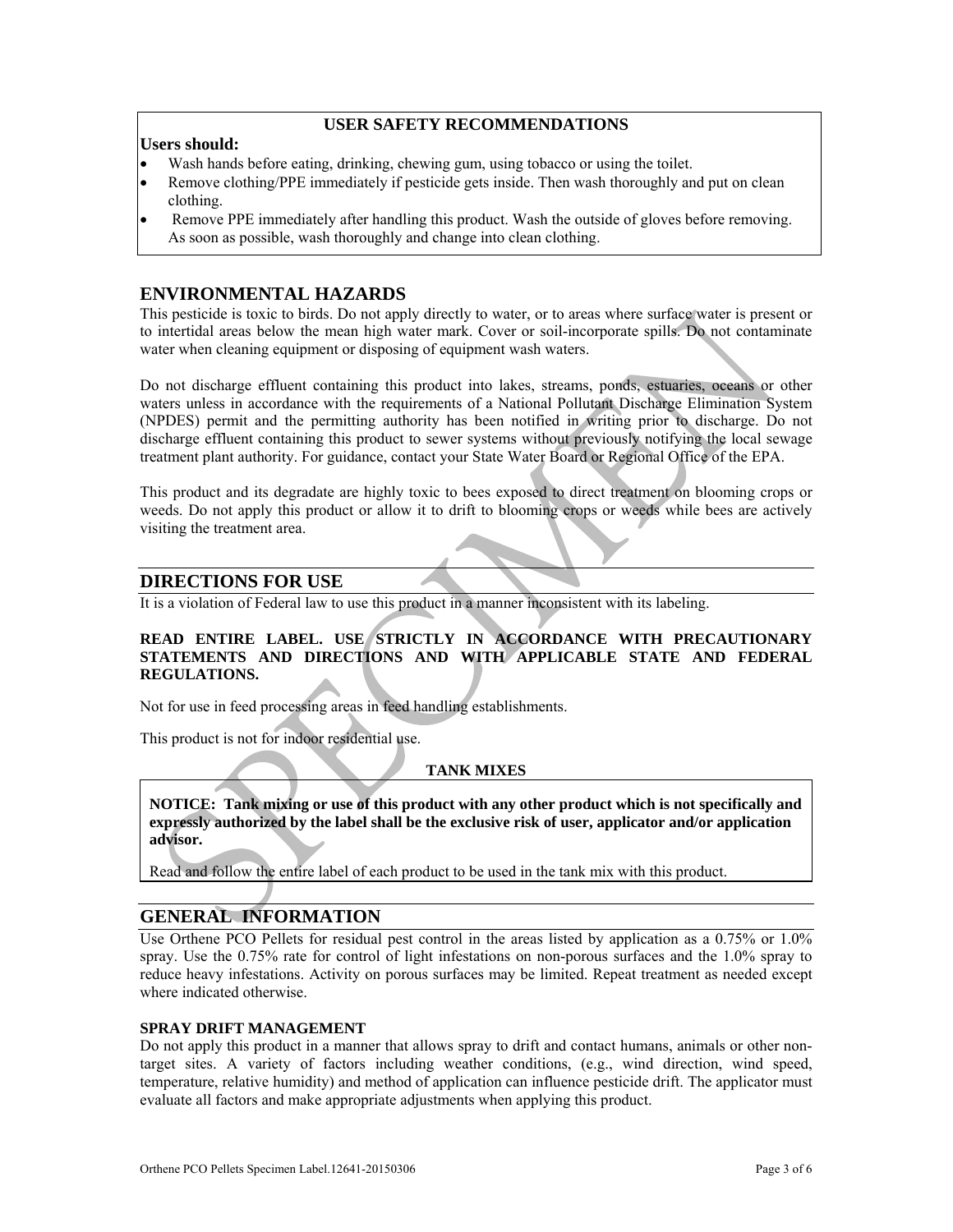#### **DIRECTIONS**

Apply within Industrial, Institutional and Commercial Buildings including Restaurants, Warehouses, Stores, Hospitals, Hotels, Manufacturing Plants and Ships. Apply as an outdoor treatment for control of the listed ants and other insects listed in the outdoor use directions. Note: Outdoor applications made to turfgrass are restricted to treatment of fire ant and harvester ant mounds. Agitate or shake spray container to ensure thorough dissolution.

| <b>Desired</b><br><b>Concentration</b><br>Wt/Wt | <b>Grams Product</b><br>in 1 Gal. Water | <b>Ounces Product</b><br>in 1 Gal. Water | <b>No. of Packets</b><br>in 1. Gal Water |
|-------------------------------------------------|-----------------------------------------|------------------------------------------|------------------------------------------|
| $1/2\%$                                         | 19.5                                    |                                          | 1/2                                      |
| $3/4\%$                                         | 29.3                                    |                                          | 3/4                                      |
| $1\%$                                           | 39.0                                    | 4.                                       |                                          |

**Cockroaches, Ants (excluding fire, harvester, carpenter and pharaoh), Crickets, Fleas and Firebrats:**  Apply as a coarse, low pressure spot spray, crack and crevice spray or with a paint brush to localized areas where these pests are found or normally occur including corners of rooms and closets, around television sets and radios, along and behind baseboards, around and under sinks, dishwashers, washing machines, refrigerators, stoves and cabinets, areas where plumbing enters or leaves the room or other areas inhabited by these pests.

**NOTE:** A period of 3 to 7 days may be necessary for Orthene PCO Pellets to reach its maximum effect on cockroaches.

**Earwigs, Pillbugs and Sowbugs:** Apply as a coarse, low pressure spot spray to areas around doors and windows, storage areas, baseboards and other areas where these pests may enter or be found.

**Pantry Pests - Exposed Stages (Confused Flour Beetle, Indian Meal Moth, and Trogoderma):** Apply Orthene PCO Pellets at 1.0% as a spot application to pantry and cupboard shelves where food containers suspected of being infested are stored. Prior to spraying, remove all foodstuffs, shelving paper and utensils. Do not replace the food packages until the surface has dried. Replace shelving paper. Infested food packages should be destroyed.

**Wasps (Outdoor):** Apply Orthene PCO Pellets as a spot application at 0.5% to 1.0% to the nest, nest entrance and surrounding areas where the wasps alight. Wasps are generally less active early and late in the day, so it is advisable that nests should be treated during these times. Do not apply with low pressure handwand equipment.

Perimeter Treatment: To control Ants (excluding carpenter, fire, harvester and pharaoh ants), Cockroaches, Pillbugs and Earwigs, apply Orthene PCO Pellets at 0.5% to 1.0% to a band of soil 6 to 10 ft. adjacent to the structure, also to a height of 2 to 3 ft. on the foundation where pests may be active or may find entrance. Also, apply as a residual spray or with a paint brush to surfaces of buildings, window frames, shutters, entry ways, screens, eaves, patios, garages, carports, around garbage areas and other areas where these pests congregate. Do not apply with low pressure hand-wand equipment. **NOTE:** When making perimeter treatments, only foraging ants will be controlled. Not for use on residential turf as a perimeter treatment.

**Ants, Fire and Harvester (excluding carpenter and pharaoh ants) in mounds within a treated perimeter** - In order to control a mound or nest, a drench treatment is necessary. For mound drench treatment, dissolve 1 packet (1.4 oz.) of Orthene PCO Pellets in 9 gals. of water. Apply 1 gal. of mix to each mound by sprinkling the mound until it is wet and treat a 4 ft. diameter circle around the mound.

For best results, apply Orthene PCO Pellets in the early morning or late afternoon when ants are most active. Mound drench applications made under prolonged hot and dry conditions may be ineffective due to the location of ants deep within the nest.

**NOTE:** Grass in treated areas may be injured. **DO NOT** treat a mound more than once per season.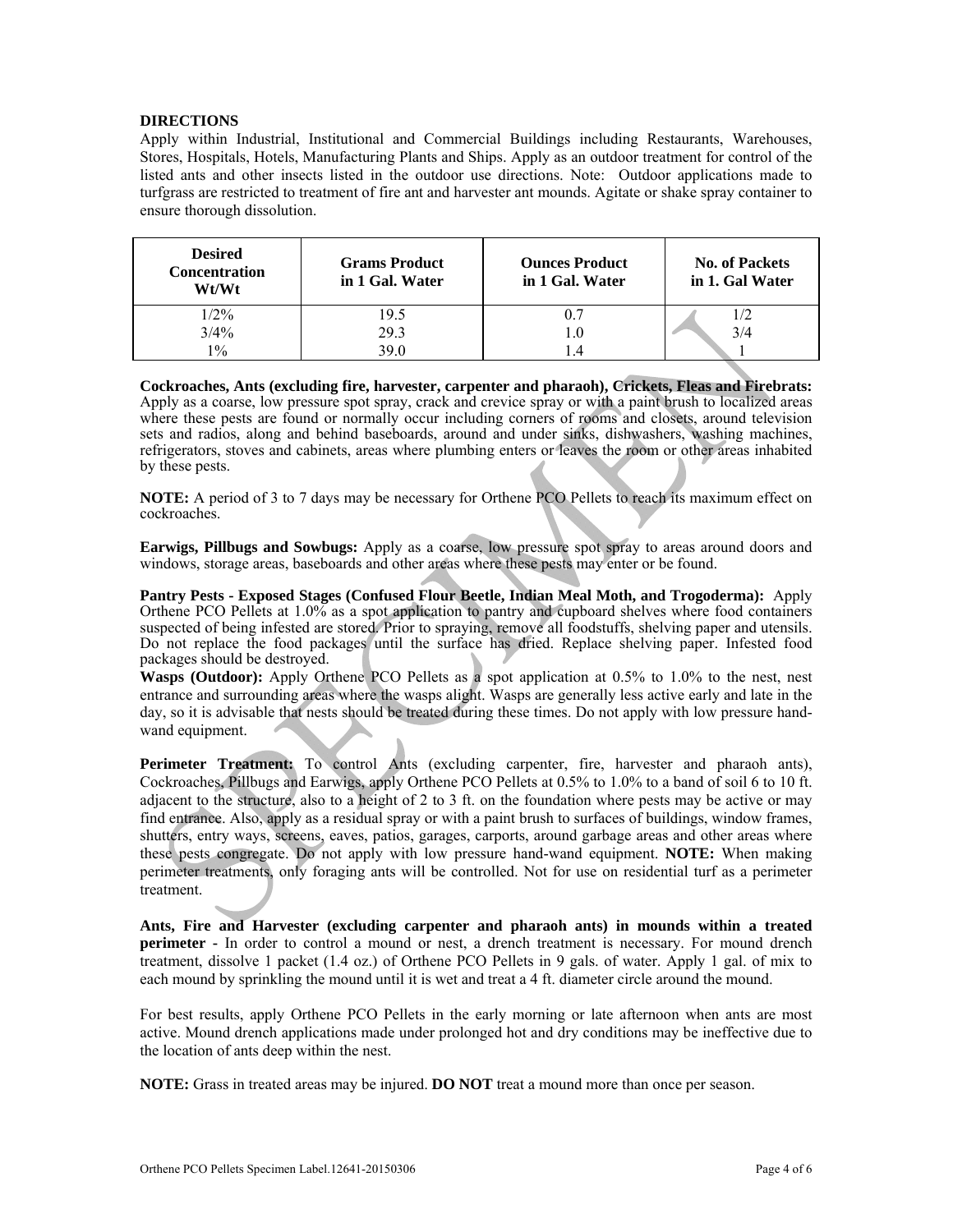**For Application as Spot Treatment in the Listed Structures -** Spot treatments may be applied at moderate pressures (up to 35 psi) using a coarse fan tip. For spot treatments, no individual spot will exceed 2 sq. ft. Mix Orthene PCO Pellets according to dilution chart. Apply as a SPOT TREATMENT using coarse fan spray to areas inhabited by cockroaches. Treat areas such as baseboards, under and behind refrigerators, stoves, dishwashing and other equipment, as well as in storage areas, closets, sinks, cabinets, around windows, doors and water pipes. Spot treatment should also include underside of drawers, shelves and other sites where cockroaches frequent or travel.

**Food Handling Establishments:** For use in Federally Inspected Meat and Poultry Plants and places other than private residences in which exposed food is held, processed, prepared or served.

**Food Areas - Application Limited to Spot and/or Crack and Crevice Treatment Only:** Includes areas for receiving, storage, packing (canning, bottling, wrapping, boxing) preparing, edible waste storage and enclosed processing systems (mills, dairies, edible oils, syrups). Spray concentration shall be limited to a maximum of 1.0% active ingredient. Apply in small amounts directly into cracks and crevices using equipment capable of delivering a pin-stream of insecticide in points between different elements of construction, between equipment and floors, openings leading to voids and hollow spaces in walls, equipment legs and bases, where labeled insects hide. Care should be taken to avoid depositing this product onto exposed surfaces or introducing the material into the air. Avoid contamination of food or food processing surfaces. **Applications of This Product in the Food Areas of Food Handling Establishments, Other than as a Spot and/or Crack and Crevice Treatment are not Permitted.** 

**Non-Food Areas -** Includes garbage rooms, lavatories, floor drains (to sewer), entries and vestibules, offices, locker rooms, machine rooms, boiler rooms, garages, mop closets and storage. Spray concentration shall be limited to a maximum of 1.0% active ingredient. Apply to baseboard areas, around water pipes, surfaces behind and beneath sinks, lockers, tables, pallets and similar areas where insects hide or through which they may enter.

Serving Areas - Facilities where prepared foods are served, such as dining rooms, but excluding areas where foods may be prepared or held: Apply as a spot treatment to selective surfaces such as baseboards and under elements of construction into cracks and crevices. Avoid treating surfaces likely to be contacted by food. (Do not apply when facility is in operation or foods are exposed). Do not allow spray or mist to contact food, foodstuffs or water supplies. Dishes and food handling utensils should be thoroughly washed in soap and water if exposed to contamination by the application of this product. Do not allow children or pets to come into contact with treated surfaces until sprays have dried.

Avoid contamination of food or food processing surfaces.

Caution. Do not apply directly to carpet as staining may occur. Do not treat unpainted masonry floors in poorly ventilated areas such as garages or basements, especially where moisture or high humidity exists since activity on porous surfaces may be limited.

## **STORAGE AND DISPOSAL**

Do not contaminate water, food or feed by storage, disposal or cleaning of equipment.

**PESTICIDE STORAGE:** Keep pesticide in original container. Do not put concentrate or dilute into food or drink containers. Store in a cool, dry place. Protect from excessive heat. Do not store or transport near feed or food. For help with any spill, leak, fire or exposure involving this material, call day or night **1-888- 462-6822**.

**PESTICIDE DISPOSAL:** Wastes resulting from the use of this product may be disposed of on site or at an approved waste disposal facility. Open dumping is prohibited.

**CONTAINER HANDLING:** Nonrefillable container. Do not reuse or refill this container. Completely empty bag into application equipment. After ensuring that both used packets and outer containers are empty, crush and dispose of in trash container.